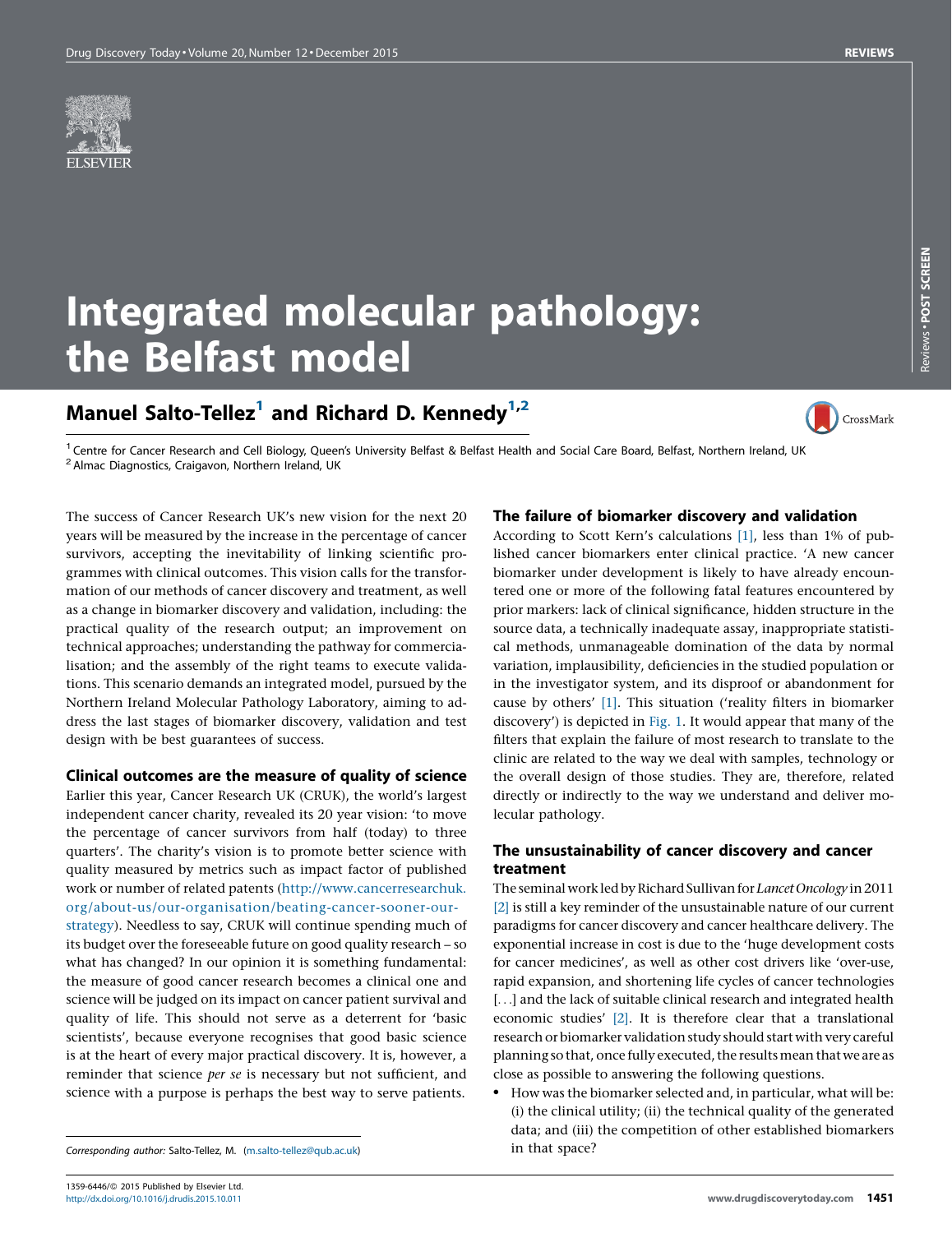<span id="page-1-0"></span>

Reality filters in biomarker discovery. Adapted and modified from [\[14\]](#page-3-0).

- What are the technical aspects of the biomarker development, focusing on: (i) is it established on validated technology; (ii) has it generated the design of standard operating procedures (SOPs) and new laboratory processes; (iii) is there an assessment of predictive and/or prognostic performance; (iv) is there an assessment of analytical qualities; (v) are there agreed specifications with the relevant agencies [such as the FDA, European Medicines Agency (EMA) or National Institute for Health and Care Excellence (NICE)] for a successful adoption; (vi) is there an established reference laboratory for the assay?
- What is the pathway to commercialisation, is it: (i) out-license to kit manufacturer for CE- and/or FDA-approved kit; (ii) outlicense to service provider for Clinical Laboratory Improvement Amendments (CLIA)- and/or FDA-approved delivery; or (iii) deliver from an individual laboratory as a spinout company?

A professional delivery of all the necessary aspects of biomarker validation as indicated above would require:

- an expert panel of academic players, individuals with industrial knowhow, bioinformaticians, statisticians and economists to assess the work on a given biomarker to date;
- a development team that would include: (i) pathology expertise; (ii) molecular biology expertise; (iii) competent technicians; (iv) experts in regulatory matters; (v) economists; (vi) statisticians; and (vii) bioinformatics.

This model of planning and execution (the Belfast biomarker validation model) is shown in [Fig.](#page-2-0) 2. Some of the steps of this model were included in the reporting recommendations for tumour marker prognostic studies (REMARK) criteria [\[3\]](#page-3-0) produced by the National Cancer Institute – European Organisation for Research and Treatment of Cancer working group on cancer diagnostics, which might be pertinent to recall ten years after the criteria were originally set up.

# The need for integration

From the analysis stated above, it is clear that a successful biomarker validation programme leading to test design would require a significant degree of technical and intellectual integration at many levels.

# Technical integration

It is not unusual to see laboratories with a flagship technology and, hence, with a need to accommodate biomarker validation to their technology rather than choosing among a broad technical armamentarium to make the most of a specific biomarker. As such, laboratories should provide the full scope of main diagnostic laboratory technologies that are validated, maintained and used under strict standards, as well as incorporating other key aspects of sample procurement and data analysis.

- Biobanking
- Traditional tissue and cellular phenotypic analysis
- - Tissue-based hybridisation techniques: tissue microarray construction, immunohistochemistry, in situ hybridisation, immunofluorescence, automated staining and single-slide multiplexed hybridisations
- Digital pathology
- Nucleic acid extractions for different purposes
- $\bullet$  Low-throughput, PCR based technologies such as Sanger sequencing, pyrosequencing, quantitative (q)PCR, etc.
- $\bullet$  High-throughput technologies such as next-generation sequencing (NGS), high-throughput gene expression arrays, high-throughput methylation, gene copy number variation, high-throughput proteomics and metabolomics, etc.
- Database construction and analysis
- Bioinformatics

# Functional integration

Molecular diagnostic laboratories and molecular pathology translational research laboratories share samples (because the same clinical samples are used for diagnostics and discovery), most technologies (particularly now that high-throughput technologies are part of the diagnostic activity) and technical knowhow. Until recently, we accepted that the stringency and rigor of both types of laboratories should be different. However, it is likely that the lack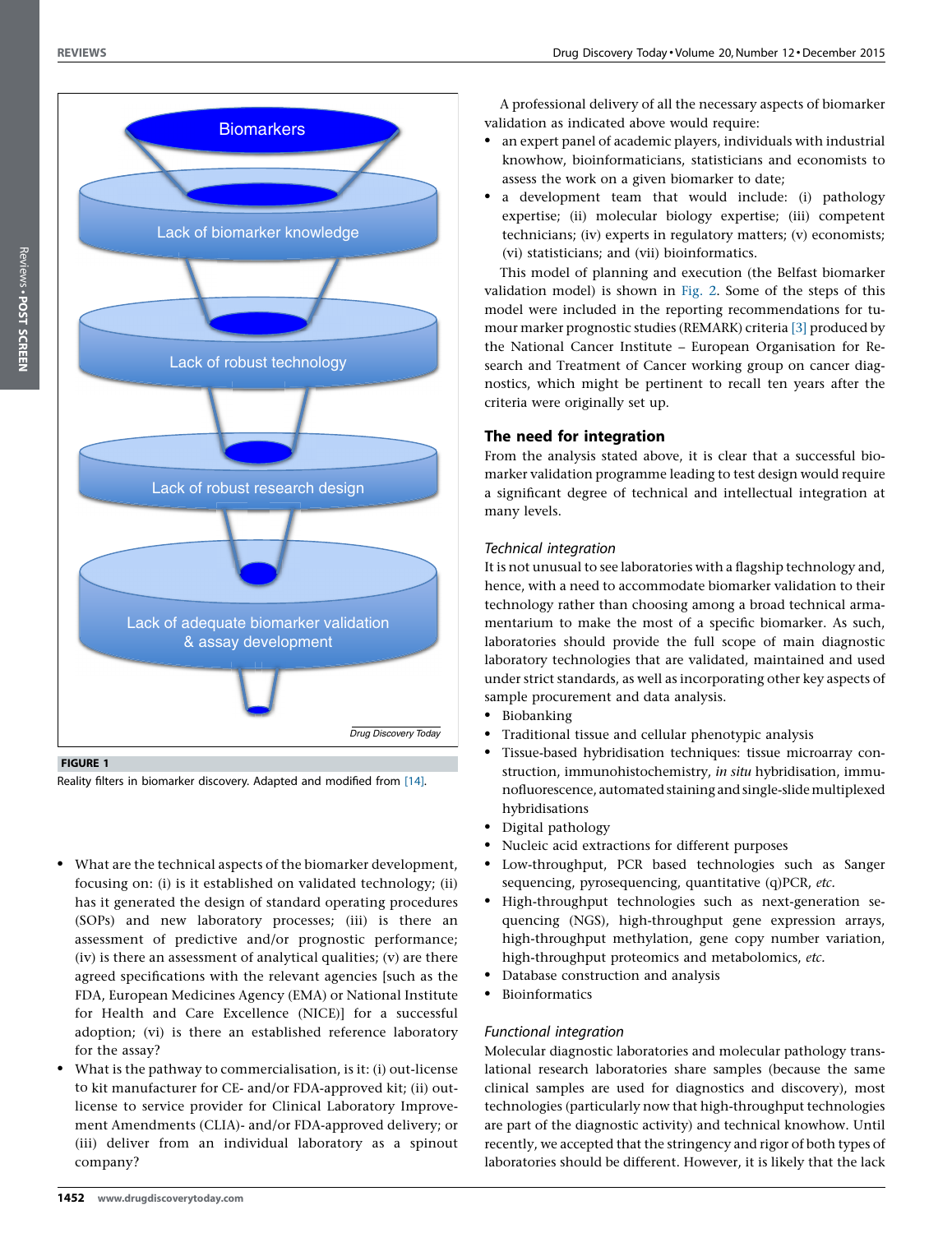Reviews -

Reviews . POST SCREEN POST SCREEN

<span id="page-2-0"></span>

The Belfast biomarker validation model.

of accreditation or stringency in activities such as the last stages of translational research discovery, biomarker validation and test development (which are traditionally linked with research rather than diagnostic laboratories) could be part of the 'filter effect' shown in [Fig.](#page-1-0) 1. Another important component in the field of biomarker development, clinical-trial-related testing (for upfront patient stratification of for subsequent discovery), is traditionally a research endeavour, whereas de facto it is closer to a diagnostic exercise. Therefore, it would appear that the purpose, organisation and quality required from laboratories in the last stages of research and in diagnostics is essentially the same.

### Financial integration

The technical and functional integration stated above could also lead to a relevant financial integration. Here, we do not advocate the return of past models where diagnostics procedures were subsidising research, research was supporting diagnostics or, even worse, there was no clear understanding of the overall cost of research and diagnostics. We feel, however, that if technology, technical knowhow and laboratory accreditation schemes are

common this could have a positive effect in avoiding duplication, having similar purchasing pathways and making the most of existing resources.

#### Integration of talent

We live in a world where the differentiation between activities is blurred, and research requires the rigor of diagnostics as much as diagnostics improves with the dynamism of research. This has a clear effect on the profile of existing and future practitioners in this field: pathologists understanding the small details of clinical trials; oncologists with significant experience in biomarker validation; bioinformaticians understanding the clinical relevance of their analyses. It is likely that the training of future leaders in research and diagnostics needs to pay more attention to the scientific interfaces of today.

### The model

In 2011 we had the chance of designing a new molecular pathology programme in Belfast. Based on the analysis provided in this article, we decided to move into an integrated model for the